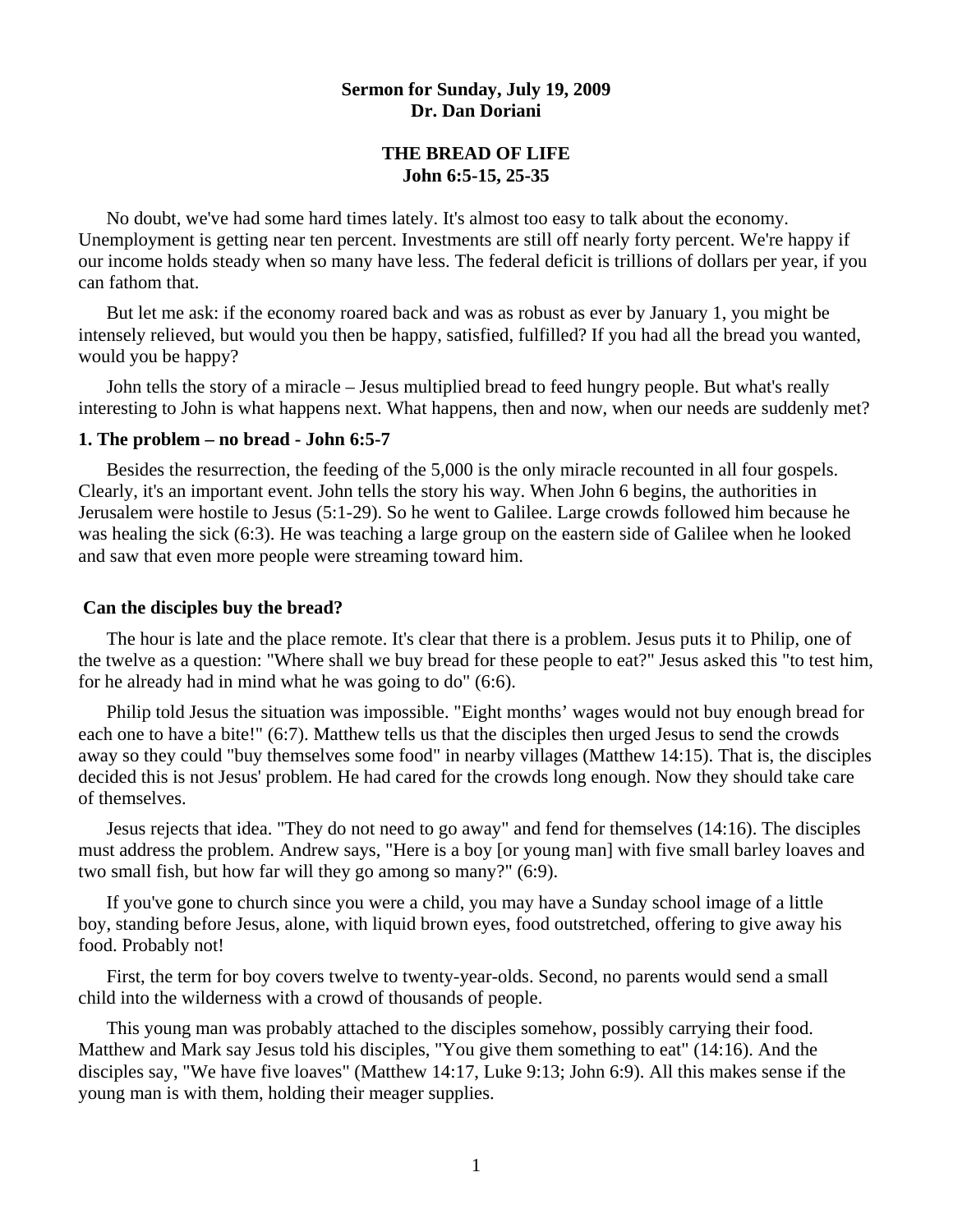Regardless, Jesus didn't have much: five loaves (rolls) and two small fish. The term for fish is not the generic term ichthus. The word is opsarion, which means a small fish like sardines or fish fragments in a spread for bread. There wasn't much meat! And the loaves are made of barley - a cheap grain that was often fed to animals (6:9). The poor ate barley bread. Most important, five loaves and two fish can't possibly feed this throng. Jesus knew what he planned to do, but wanted his disciples to see that their supply is utterly inadequate. He had to act.

#### **What should we do when we don't have enough?**

We don't identify with this because we have little experience with hunger. In the USA, even the poor and the unemployed have plenty of food. In fact, we have too much food. Food and water are available almost all the time. And if we are hungry, we eat. We think of meat, fruit, vegetables and sweets first, not bread. But bread was the stuff of life in those days and lots of people needed it.

 The situation teaches us how to consider the problem of inadequate resources. Our story shows the options when we face limitations. First, we can declare the situation hopeless and despair. Second, we can work frantically to solve the problem ourselves, perhaps letting the Lord in at the last moment. Third, we can trust the Lord and humbly do our part.

**#1. Despair:** The disciples choose this option. They tell Jesus the situation is hopeless and urge him to send the people away to fend for themselves. Jesus dismisses this. Something can be done and it must be done. "You feed them!" he commands. They can't, but he shows them that he can.

 The disciples see nothing but the five loaves and the two fish. Jesus knows they are enough in his hands. He tells the people to sit on the grass in groups (John 6:10, Mark 6). So families stay together for the distribution of the food. As the people sat down, they had to wonder what was coming. The word translated "seated" in 6:11 was used for banquets. But how could they expect a feast?

 Lesson: We often have very little and what we have looks useless to us. But perhaps it is not, if we offer it to Jesus. Five loaves and two fish ordinarily feed two to three people. But in Jesus' hands it can feed vast numbers. The miracle teaches us to trust Christ to take our poor efforts and make them fruitful.

 For example, when a friend is in great need, we may feel there is nothing we can do or say to help. But it may be enough for you to listen, to offer a hug, to bring a simple meal, to pray. Maybe one person can't do much, but five or ten can.

 When someone is lonely, we may decide to invite them into our home for a meal. Afterward, we realize that we planned to eat leftovers. Yet leftovers, served with a smile, can be more than enough.

**#2. Frantic activism**. If the first error is despair, the second is the opposite. We take matters into our own hands, and try to solve the problem in burst of activity. After all his labor, the activist may offer up a prayer, asking God in to finish what he started. How easy it was to plan and work, then say "Lord, bless the decisions I just made." When all is complete, we add, "Lord bless my work, correct my errors, multiply my labors, and, please, let it all work out for me."

 It's better to pray at the start, in the middle and as we finish. Then we can ask the Lord to bless and perfect our work. Psalm 90 ends, "May the favor of the Lord our God rest upon us; establish the work of our hands for us - yes, establish the work of our hands" (90:17).

**#3. Trust God and humbly do our work**. The disciples brought what they had to Jesus and waited to see what he might do. It's a basic principle of the faith. Stand before the Lord and say, "This is what I have. Do with it what you can. Multiply it if you will."

 Ten years ago, I was writing my most academically demanding book, wrestling with difficult questions and feeling inadequate. I prayed: "Lord could you make me a little smarter for the next few weeks? Give me more capacity to sit still and read, comprehend and analyze other books?" It was an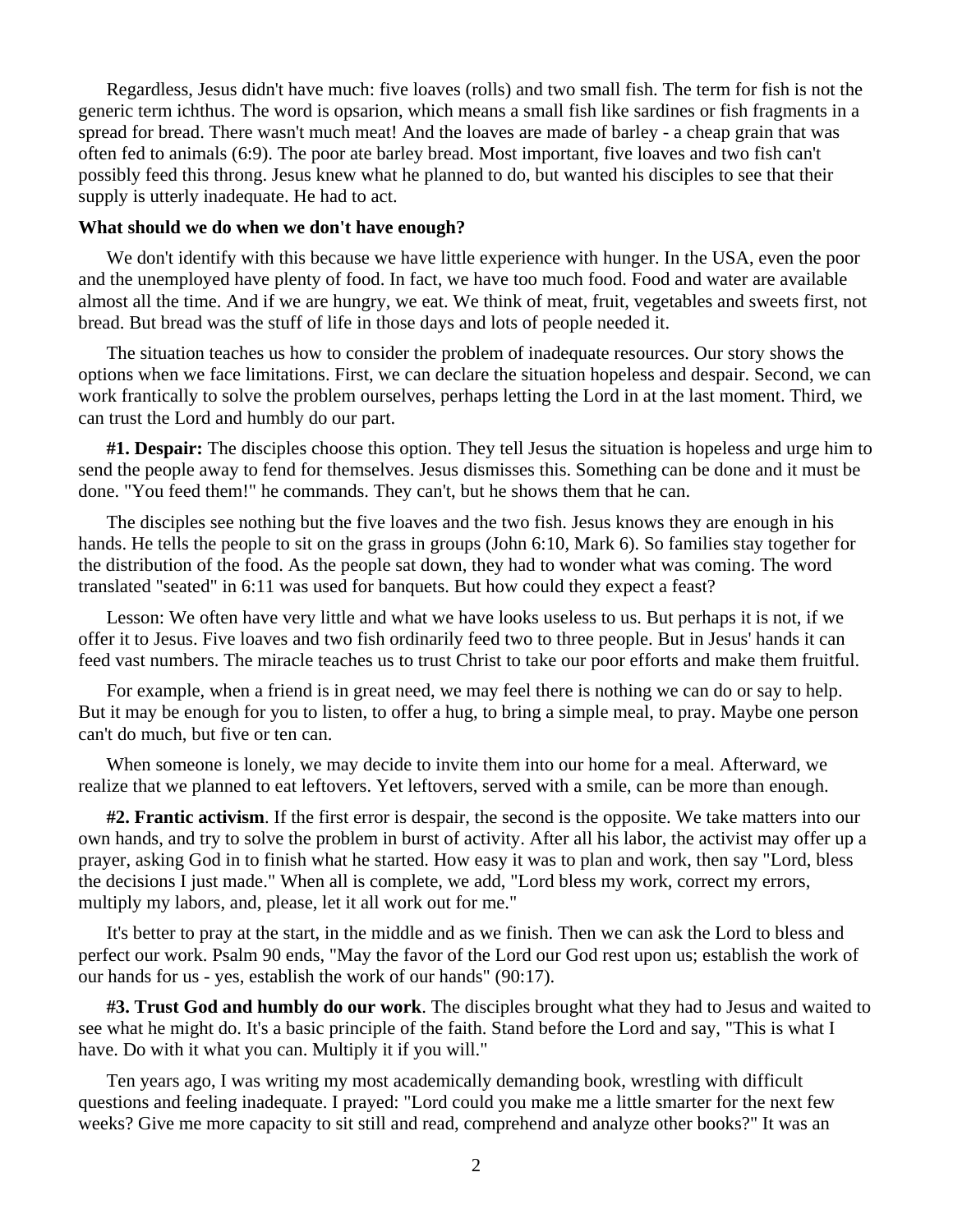honest prayer, but misguided. We don't need to become another person, we need to offer who we are to the Lord.

**Students**: Not, "Lord, give me a higher IQ." Instead, "let me dedicate my mind to you. Take my thoughts and make them yours".

**Weary mothers**: Not, "Lord give me the capacity to function perfectly on seven hours of sleep. I don't want to need eight or nine any more." Rather, "Lord, take my energy, my hours and use them."

 We should still work hard to increase our skills. But we give whatever we have to the Lord. If resources are small and few, Jesus can multiply them. Counselors, builders, lawyers, or bankers can give sound advice, but it's for naught unless clients listen. Doctors can prescribe the right medicine and perform surgery, yet in the end the body heals itself. Or God heals the body. In each case, we perform our duty and ask God to grant his favor. The farmer plants; God gives the increase.

#### **2. Jesus provides bread - John 6:8-13**

 Let's return to the people sitting on the grass. After they sat down, Jesus "took the loaves, gave thanks, and distributed [it] to those who were seated" (6:11). We don't know how it happened; the bread multiplied as Jesus broke it and the disciples distributed the food to the crowds.

 Last week I mentioned that skeptics always try to explain away Jesus' miracles. They say: when the lad shared his food, everyone in the crowd pulled out their supplies and shared. Or: Everyone received just a crumb of bread, but because it came from Jesus they were satisfied. Balderdash. The people ate until they were full and there were leftovers, which they gathered and ate later.

 The miracle shows that a little is enough, if Jesus makes it so. One young man's lunch fed 5,000 men, plus their families, because Jesus made it so (6:12-13).

 That led to a discussion. "The people saw the miraculous sign [and] began to say, "Surely this is the Prophet who is to come into the world" (6:14). That is, Jesus must be the Messiah, God's King, who will restore Israel.

 Why did they draw this conclusion? John 6:4 says that this event took place during Passover. At the first Passover, Israel escaped from their slavery in Egypt. At Passover they celebrated this and prayed, hoped for deliverance in their day from Roman occupation and oppression. Recall: when they left Egypt, God fed Israel in the wilderness with bread from heaven, through Moses the prophet. Now Jesus feeds Israel in the wilderness with bread from heaven. Surely he is a prophet like Moses, a king to deliver them from Rome.

 Jesus saw this coming, so he withdrew from everyone. He sent the disciples to the other side of the Galilee on a boat. He remained on a mountain, then walked across the lake that night. The people kept looking for Jesus – hoping for more bread from heaven, hoping he was king. Eventually they found him, on the other side of the Galilee, perhaps ten miles away. They are amazed, but can only ask, "When did you get here?"(6:22-25). It's not the best question.

 Their problem: They are stuck in the material realm. They want more bread, they want a king, they want to know how he travels. Jesus wants to offer them something better – eternal life, true bread from heaven.

 I have a smart dog. She knows 100 words: treat, squirrel, deer, rabbit, front door, back door, sidewalk, bone, friend, run, kiss, sit, stay, let's go, look, walk, come. But the proof of her ability, experts say, is that when we point, she can follow the finger and look for something when we say "look."

People know how to follow a finger to see where it's pointing, but on this occasion Israel failed. With every miracle Jesus was pointing, so that people would look beyond the wonder, the mighty deed. So then: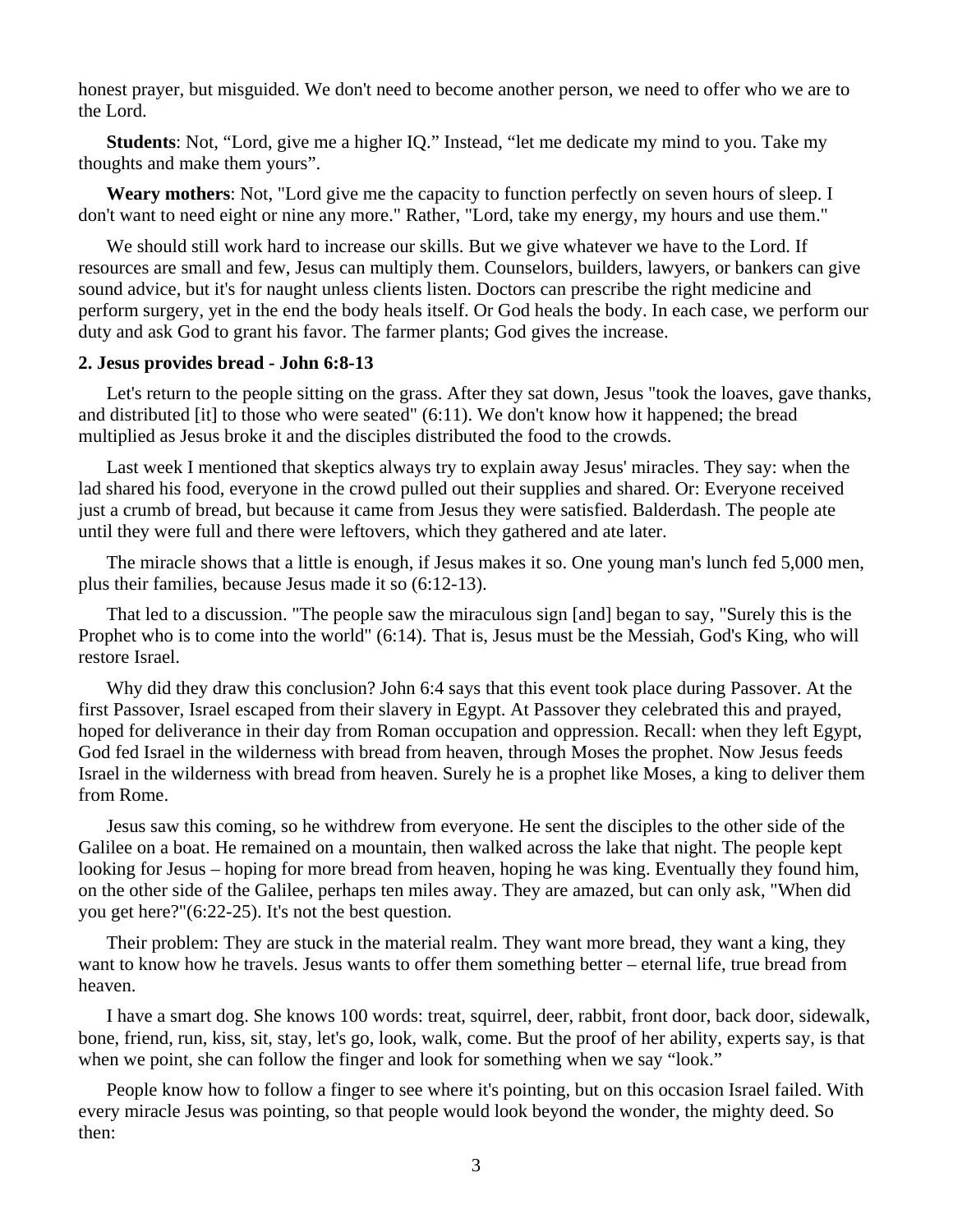- Jesus created new wine at a wedding to show that he renewed all things.
- He gave a blind man sight to show he is the light of the world.
- He took five loaves of bread and fed thousands because he is the bread of life.

 The finger was pointing. Sadly, the people weren't following. Jesus gave them bread to point them to the bread of life. But next day they wanted more bread.

 We've had a series of health challenges in recent weeks. One of our pastors had major surgery to remove a tumor. Another awaits major surgery on an infant son. We have had open heart surgery and other maladies, too. When these people are living their faith, they look beyond the illness, treatment and prognosis. They know where the finger is pointing – beyond the illness.

- They know God is sovereign. Nothing surprises him.
- He knows our life. He numbers our days. He is good.
- They get the best physicians and surgeons, yet they know life is in God's hand. They remain positive even while they're in great pain.

 They feel pain, they lament, but remain confident even when they could collapse from fear. They see the reasons to give thanks. They know what we need for life – bread - but not bread alone, physicians, but not physicians alone.

### **3. The people want more bread - What should we expect from Jesus?**

We might expect the people to worship or praise God or say they believe after seeing this great miracle – food for 15,000. But the responses to the miracle are unpredictable. In John 4, one family praises God and believes. In John 5, a crippled man simply takes the miracle and moves on. Sometimes it seems that people have seen Jesus perform so many miracles, they almost expect it. This reminds us that Jesus gives gifts to the undeserving, not just the deserving. We don't merit his grace, we receive it.

 In John 6, the people follow Jesus in pursuit of more food. Jesus says, "Don't work for food that perishes but for food that endures for eternal life, which the Son of Man will give you" (6:27).

 But the people are activists, so they ask him what they need to do to gain that food (6:28). Jesus replies, "Believe in the one God sent," meaning himself (6:29).

 This they grasp, and ask, "What sign will you give that we may believe?" They propose that Jesus make more bread. After all, their forefathers ate manna in the wilderness; if Jesus matches that they say they will believe (6:30-31).

 Jesus points out their error in 6:32. They think Moses gave bread, in the past (perfect). Rather, "God gives (present) the true bread from heaven. For the bread of God is he who comes down from heaven and gives life to the world (6:33).

 Jesus is practically shouting, "Look to me, look to my gospel for life." The people say: "Give us this bread" (6:34). Do they get it? It's hard to say. So Jesus spells it out: "I am the bread of life. He who comes to me will never go hungry, and he who believes in me will never be thirsty" (6:35).

 Jesus' miracle shows he can supply bread, the staple of ancient diets, to alleviate physical hunger. But farmers can do that too. He wants people to look beyond their physical hunger to the spiritual hunger which he alone can meet. That is the "significance" of the sign.

 Physical bread "perishes" when we eat it. Jesus keeps pushing the people to look to him, not to the bread. And they keep wanting bread. So he does two things.

 First, he says that this is in the Father's hands. These people need to come to life and smell the bacon, they need to be born anew from above. They need eyes to see. If they  $d\sigma - i f$  the Father gives them to me, they will come, I will receive them and raise them up and give them eternal life (6:37-44).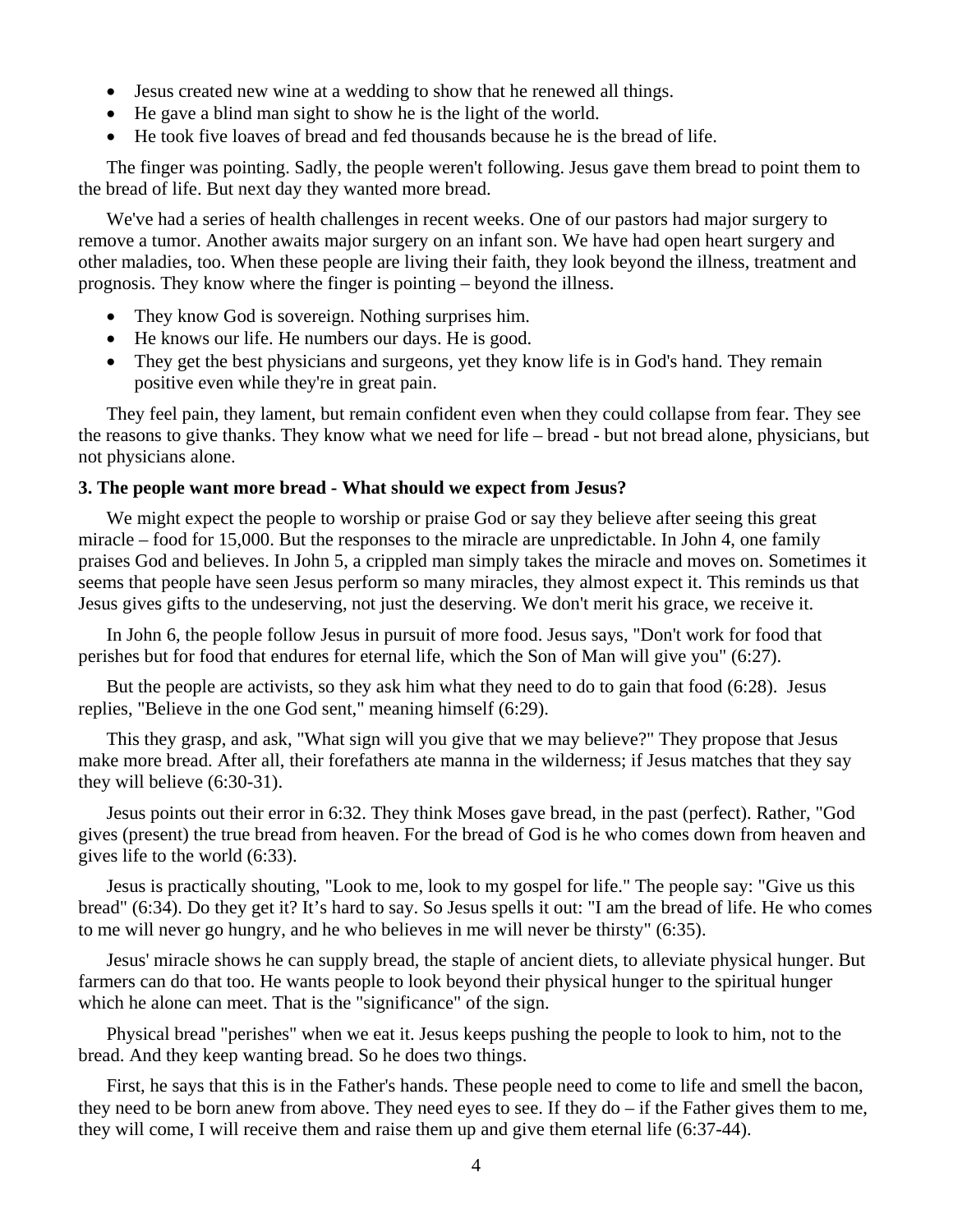Second, he pushes them harder. Whether anyone eats bread or manna, physical bread gives physical life and eventually that ends. People die. You need "living bread that comes down out of heaven." Then you will never die. He added, "I am the living bread and to gain eternal life you need to eat my flesh"  $(6:51-54)$ .

 This was unattractive to the crowds. They said, "Isn't this Joseph's son?" That is, "Who does he think he is?" They were offended and they left (6:41-42, 52-66). But the true disciples stayed. Jesus gave them a chance to leave. "You do not want to leave too, do you?" No", they say, "To whom shall we go? You have the words of everlasting life" (6:68). The disciples didn't understand everything Jesus said. But they trusted him, so they stayed with him. That is the mark of a true relationship: we stay together even if it's hard, even when it doesn't completely make sense. This is true of a marriage, a friendship, a job, etc. that we want to give up.

#### **4. Jesus offers the bread of life - John 6.25-35**

 Let's collect our lessons. First, we should turn to Jesus for bread, to sustain our physical life and to find spiritual life. Turn to the Lord Jesus to provide what his people need. We should trust him to satisfy us, now and forever.

 Second, Jesus doesn't provide because we are deserving. At first we are undeserving and thankless. He is gracious and compassionate. If we are needy, he supplies. Even if our need rises from our own errors, he is generous.

 Third, when Jesus does provide, we should give thanks for the gift and the giver. The gospel turns our attention not to the bread, but to Jesus who provides it. And he provides today for life, both physical and eternal.

 Today, bread is optional food; we eat it if we need calories and shun it if we don't. It is a snack to keep us busy before the entrée arrives. But in Jesus' day, bread was the stuff of life, the one food people ate every day. Bread represents the food we need daily (Numbers 21:5, Deuteronomy 8:3, 9; Psalm 137:25; Isaiah 33:16). If we have food and covering, we will be content with that (1 Timothy 6:7-8).

 There are some things I'd like to talk about here: The need to look to God for our finances, our food, what we need to live. The danger of trusting in wealth - salaries and savings and well-stocked refrigerators. Important points, but not the point of Jesus in John 6.

 The point: when Jesus says, "I am the bread of life" he directs our longings and needs to himself. He will satisfy our needs according to God's promises in His word:

 God gives light through the law (Psalm 119:105), but Jesus is the Light. The law shows the way we should walk (Deuteronomy 5:32-33), but Jesus is the Way. Kings and priests were supposed to shepherd Israel; Jesus is the Good Shepherd. God promised a land flowing with milk and honey; Jesus is the bread of life.

 So then, it is Jesus' nature to satisfy our proper longings – for food, light, guidance and protection. We should train ourselves to turn to Jesus to satisfy our longings. If Jesus doesn't satisfy a longing, we should ask if we're right to seek it.

 We tend to seek fulfillment in temporal things. Food, laughter, friends, respect, relaxation and other blessings of this life do satisfy us. We rightly take pleasure in these things. But they never finally satisfy. If we make them our ultimate source of happiness, they fail us.

 We all find too much pleasure, too much significance in created things. Some of us find pleasure in food – not bread, but the pleasures of the palate.

 Boys and men seek "bread" in sports. When I was a boy, baseball was my life, at least in the summer, for several years. We exercise our bodies not for health but for vanity instead of exercising.